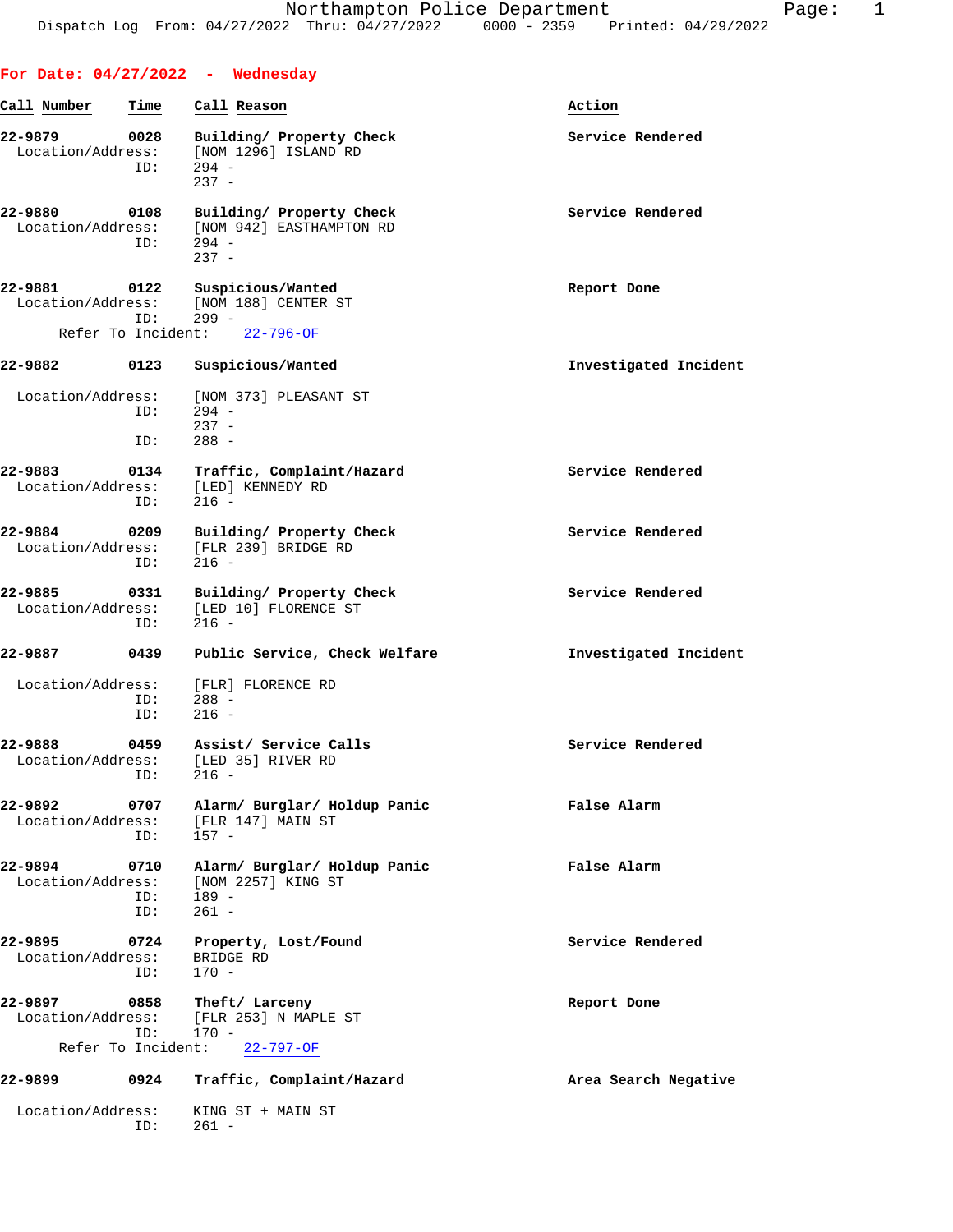| [FLR 210] TURKEY HILL RD<br>$427 -$<br>$157 -$                     |                                                                                                                                                                                                                     |
|--------------------------------------------------------------------|---------------------------------------------------------------------------------------------------------------------------------------------------------------------------------------------------------------------|
| City Ordinance Violation                                           | Verbal Warning Given                                                                                                                                                                                                |
| [NOM 148] KING ST<br>$261 -$                                       |                                                                                                                                                                                                                     |
| Motor Vehicle Stop                                                 | Cite/ Warning Issued/ Traffic                                                                                                                                                                                       |
| PROSPECT ST + MASSASOIT ST<br>$261 -$                              |                                                                                                                                                                                                                     |
| Alarm/ Healthwatch/ Help<br>[NOM 7] CONZ ST<br>$189 -$             | Taken to Hospital                                                                                                                                                                                                   |
| Trespassing/ Unwanted Guest                                        | Investigated Incident                                                                                                                                                                                               |
| [FLR 175] FLORENCE RD<br>$157 -$<br>$170 -$                        |                                                                                                                                                                                                                     |
| Public Service, Check Welfare<br>[NOM 1928] CONZ ST<br>$292 -$     | Service Rendered                                                                                                                                                                                                    |
| Theft/ Larceny<br>HARRISON AVE<br>$243 -$                          | Report Done                                                                                                                                                                                                         |
| $22 - 799 - OF$                                                    |                                                                                                                                                                                                                     |
| Suspicious/Wanted<br>ELM ST + WEST ST<br>$199 -$<br>$242 -$        | Service Rendered                                                                                                                                                                                                    |
| Drunk/ Incapacitated<br>[FLR 253] N MAPLE ST<br>$292 -$<br>$203 -$ | Peace Restored                                                                                                                                                                                                      |
| Property, Lost/Found<br>MAIN ST<br>$121 -$                         | Report Done                                                                                                                                                                                                         |
|                                                                    | Report Done                                                                                                                                                                                                         |
| [NOM 24] LOCUST ST<br>$203 -$<br>$203 -$                           |                                                                                                                                                                                                                     |
|                                                                    | Investigated Incident                                                                                                                                                                                               |
| [FLR 253] N MAPLE ST                                               |                                                                                                                                                                                                                     |
| $292 -$<br>$120 -$                                                 |                                                                                                                                                                                                                     |
| Traffic Accident                                                   | Investigated Incident                                                                                                                                                                                               |
| [NOM 76] ELM ST<br>$199 -$                                         |                                                                                                                                                                                                                     |
| $292 -$                                                            |                                                                                                                                                                                                                     |
|                                                                    | EMS Unit: A04-Fire Ambulance<br>$263 -$<br>Refer To Incident:<br>Refer To Incident:<br>$22 - 800 - OF$<br>Assault*<br>Refer To Incident:<br>$22 - 801 - OF$<br>Drunk/ Incapacitated<br>Refer To Accident: 22-140-AC |